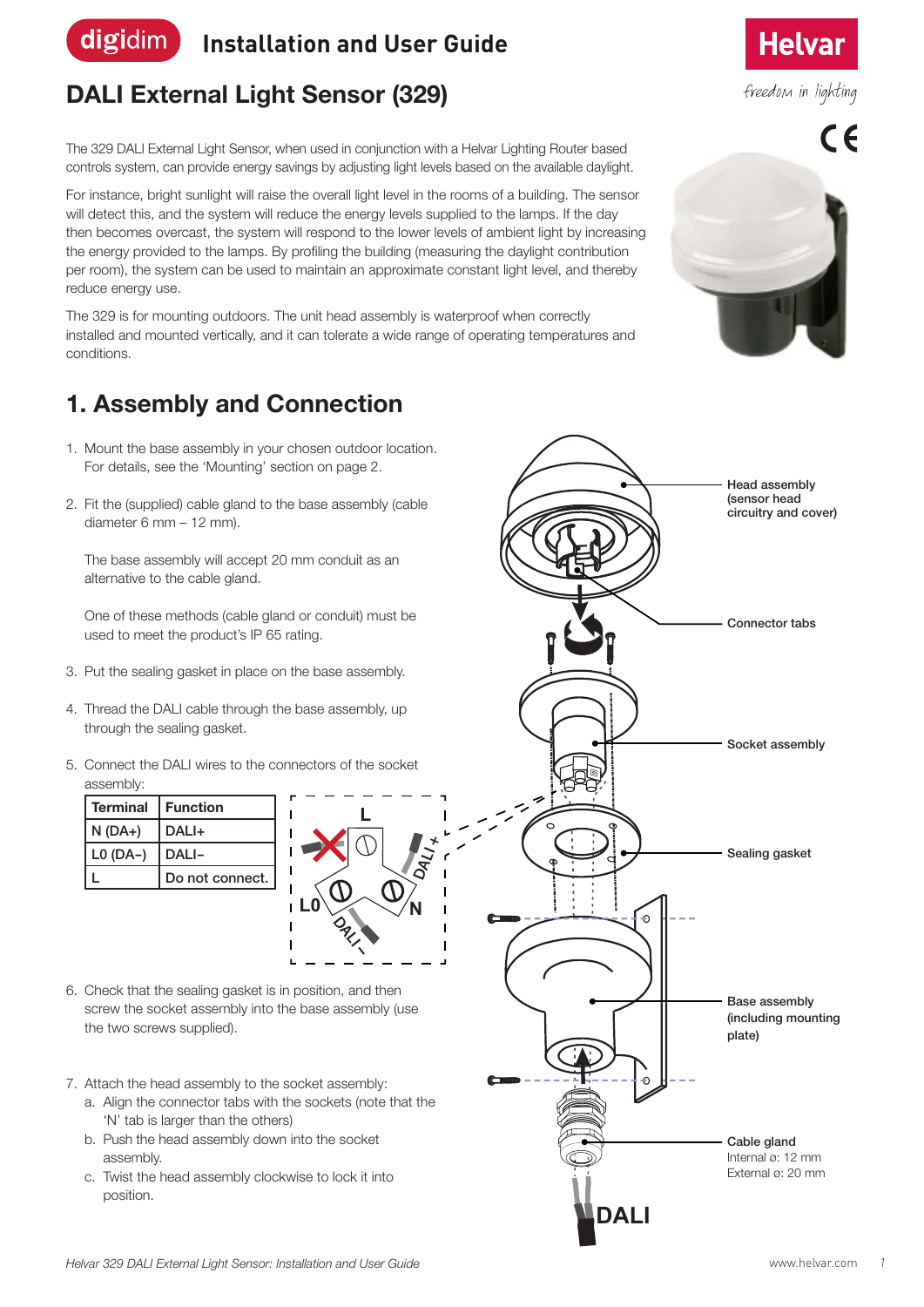### **2. Mounting**



**Helva** 

### *WARNING: TO AVOID THE POSSIBLE RISK OF LIGHTNING STRIKES, NEVER INSTALL THE 329 DALI EXTERNAL LIGHT SENSOR AT THE HIGHEST POINT ON A BUILDING.*

### **Mounting position**

Mount the 329 DALI External Light Sensor outdoors.

Mount the unit vertically.

Any convenient surface may be used as long as the sensor element has a reasonably unrestricted view of the sky.

### **Fixing screws**

M4 thread or No. 8 wood screw: select according to mounting surface. Use round-head or cheese-head screws. Do not use countersunk screw heads.

### **Procedure**

- 1. Drill and prepare the screw fixing holes as shown in the diagram included in the 'Fixing Centre Locations' section on page 4.
- 2. To access the top mounting screw, remove the 329 head assembly by twisting the head assembly anticlockwise and lifting it.
- 3. Screw in the fixing screws.
- 4. With the bracket located under the top screws, secure the lower screw.

#### **NOTE**

Avoid overtightening the screws, as this may weaken or break the bracket material.

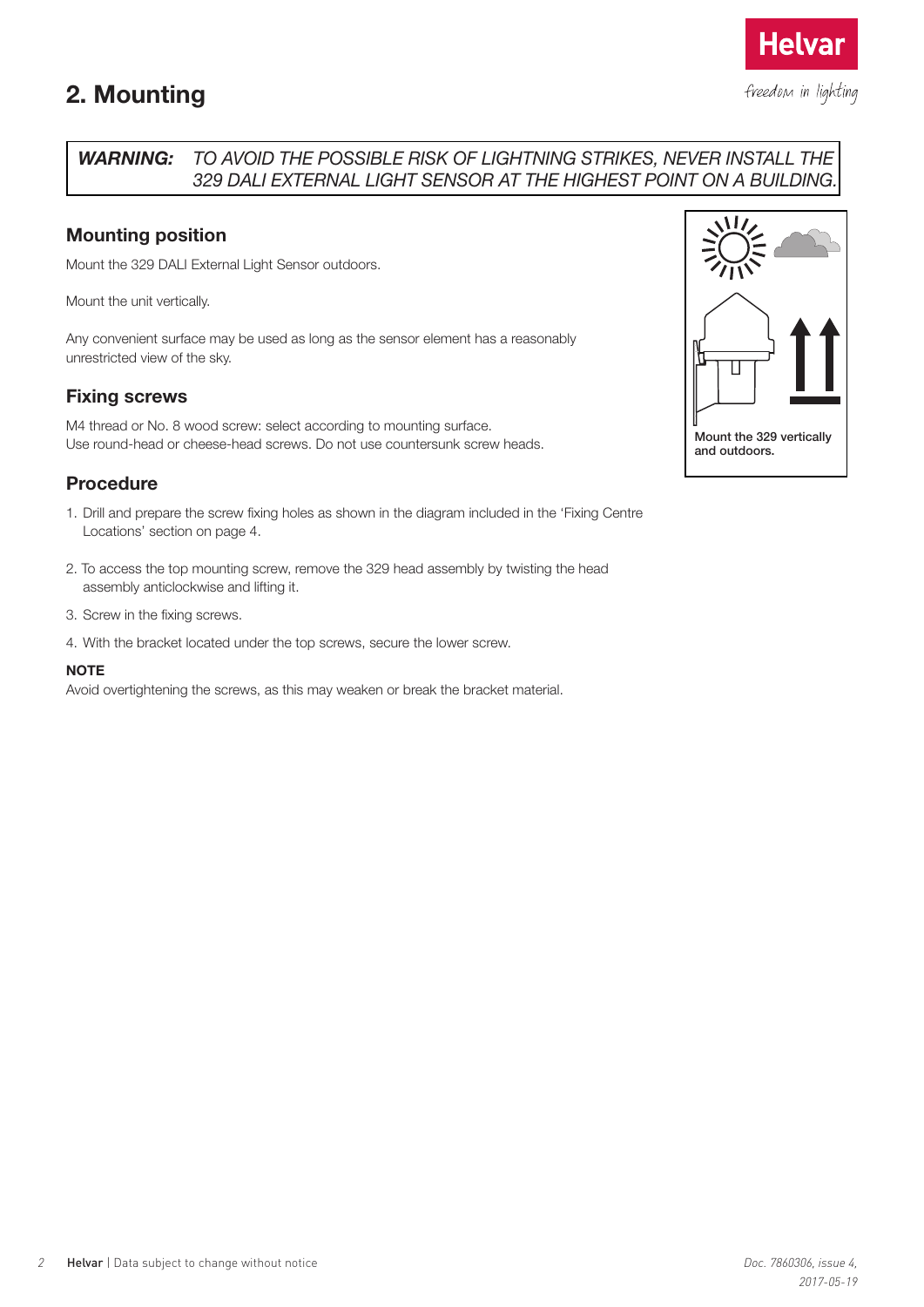## **3. Operation**

freedom in lighting

**Helvar** 

### **Light Level Output**

The external light sensor is calibrated to provide a scaled light level output of 0 to 200, covering the full range of daylight. The sensitivity of the external light sensor is factory set and no adjustment is required.



| <b>Incident Light</b><br>(lux) | <b>Light Level</b><br><b>Reading Output</b><br><b>Value</b> | <b>Equivalent To</b> |
|--------------------------------|-------------------------------------------------------------|----------------------|
| $\leq 1$                       | 0                                                           | Darkness             |
| $\mathbf{2}$                   | 11                                                          |                      |
| 5                              | 26                                                          |                      |
| 10                             | 38                                                          | Twilight             |
| 20                             | 49                                                          |                      |
| 50                             | 65                                                          |                      |
| 100                            | 76                                                          | Dark day             |
| 200                            | 87                                                          |                      |
| 500                            | 102                                                         |                      |
| 1000                           | 114                                                         | Overcast day         |
| 2000                           | 125                                                         |                      |
| 5000                           | 140                                                         |                      |
| 10 000                         | 152                                                         | Full daylight        |
| 20 000                         | 163                                                         |                      |
| 50 000                         | 178                                                         |                      |
| 100 000                        | 190                                                         | Bright sunlight      |

### **Cleaning the Sensor Head Cover**

A build-up of dust and dirt on the clear cover of the sensor head may reduce the efficiency of the light sensor unit. We recommend that the cover is examined periodically and, if necessary, cleaned with a soft damp cloth. Use a mild detergent for stubborn marks.

### **Light Sensing Angle**

Vertical plane: Unrestricted viewing angle of 170°. Horizontal plane: 360° viewing angle.